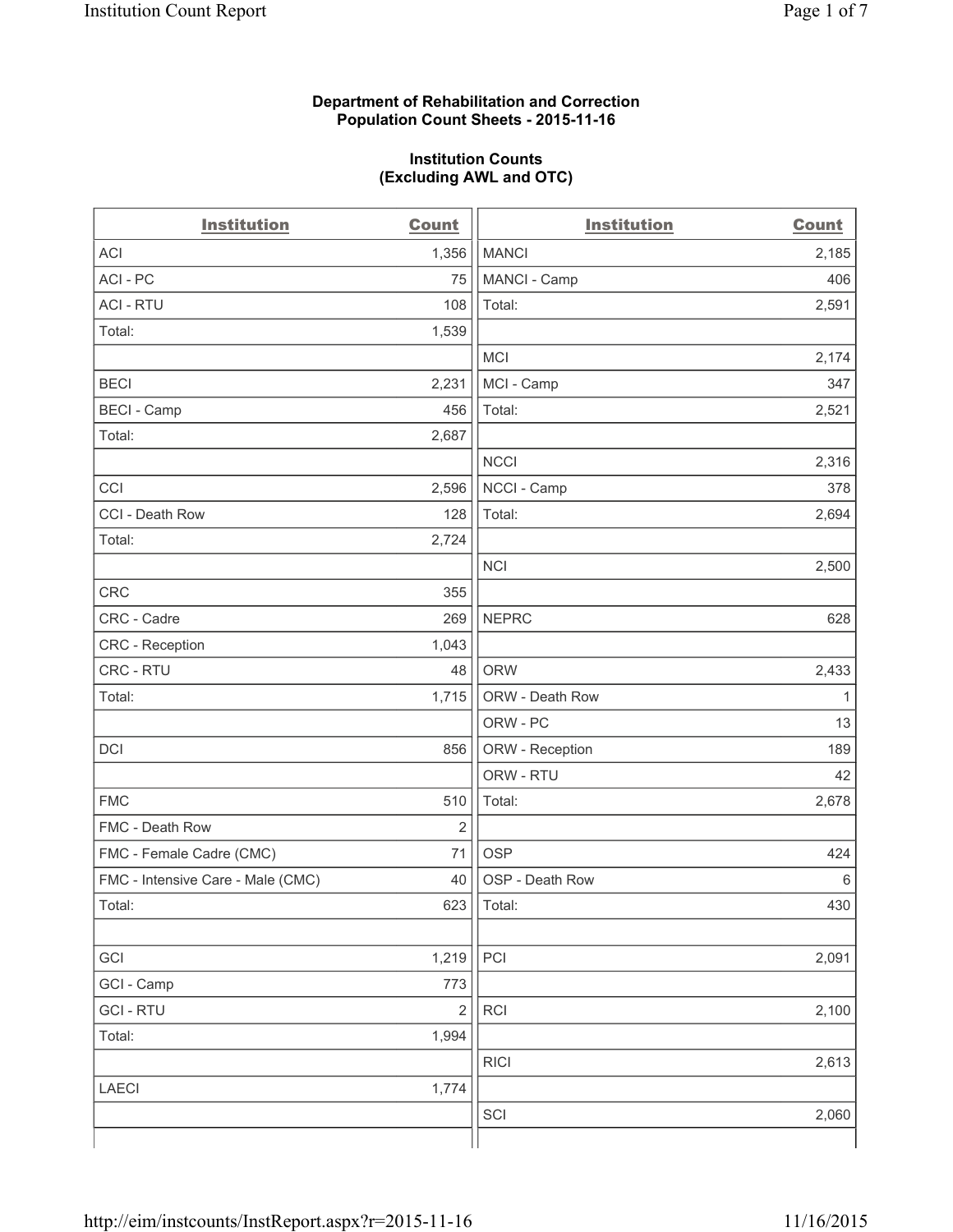| LECI                     | 2,311 |                |                          |        |
|--------------------------|-------|----------------|--------------------------|--------|
| LECI - Camp              | 185   | <b>SOCF</b>    |                          | 1,174  |
| Total:                   | 2,496 | SOCF - RTU     |                          | 60     |
|                          |       | Total:         |                          | 1,234  |
| LOCI                     | 2,300 |                |                          |        |
|                          |       | <b>TCI</b>     |                          | 1,082  |
| <b>LORCI</b>             | 172   | TCI - Camp     |                          | 439    |
| LORCI - Cadre            | 133   | Total:         |                          | 1,521  |
| <b>LORCI - Reception</b> | 1,080 |                |                          |        |
| Total:                   | 1,385 | <b>TOCI</b>    |                          | 940    |
|                          |       | TOCI - PC      |                          | 77     |
| <b>MACI</b>              | 1,098 | Total:         |                          | 1,017  |
| MACI - Minimum           | 1,423 |                |                          |        |
| Total:                   | 2,521 | <b>WCI</b>     |                          | 1,295  |
|                          |       | <b>WCI-RTU</b> |                          | 91     |
|                          |       | Total:         |                          | 1,386  |
|                          |       |                | <b>Total Population:</b> | 50,678 |

\* The Total Population includes 31 Offenders with Reason Codes 30 & 31. \*\* The Total Population includes 33 Offenders with Reason Code 0A.

# **Male Population by Security Level (Include AWL and Exclude OTC)**

| <b>Security Level</b>  |                   | <b>Body</b> | <b>AWL</b> | $(-OTC)$ | <b>Total</b> |
|------------------------|-------------------|-------------|------------|----------|--------------|
| Total Level 5          |                   | 99          | 3          | 3        | 99           |
| <b>Total Level 4</b>   |                   | 1,745       | 22         | 20       | 1,747        |
| Total Level 3          |                   | 11,662      | 147        | 119      | 11,690       |
| Total Level 2          |                   | 17,326      | 229        | 166      | 17,389       |
| <b>Total Level 1</b>   |                   | 15,388      | 163        | 86       | 15,465       |
| <b>Total Death Row</b> |                   | 138         | 1          |          | 138          |
|                        | <b>Total Male</b> | 46,358      | 565        | 395      | 46,528       |

# **Female Population by Institution (Include AWL and Exclude OTC)**

| <b>Institution</b>       | <b>Body</b> | <b>AWL</b> | $(-OTC)$ | <b>Total</b> |  |
|--------------------------|-------------|------------|----------|--------------|--|
| <b>DCI</b>               | 856         |            |          | 860          |  |
| <b>FMC</b>               | 21          | 0          |          | 21           |  |
| FMC - Female Cadre (CMC) | 71          | ◠          |          | 73           |  |
| <b>NEPRC</b>             | 628         | 10         |          | 631          |  |
| <b>ORW</b>               | 2,433       | 55         | 34       | 2,454        |  |
| <b>ORW - Death Row</b>   |             | Ω          |          |              |  |
|                          |             |            |          |              |  |

٦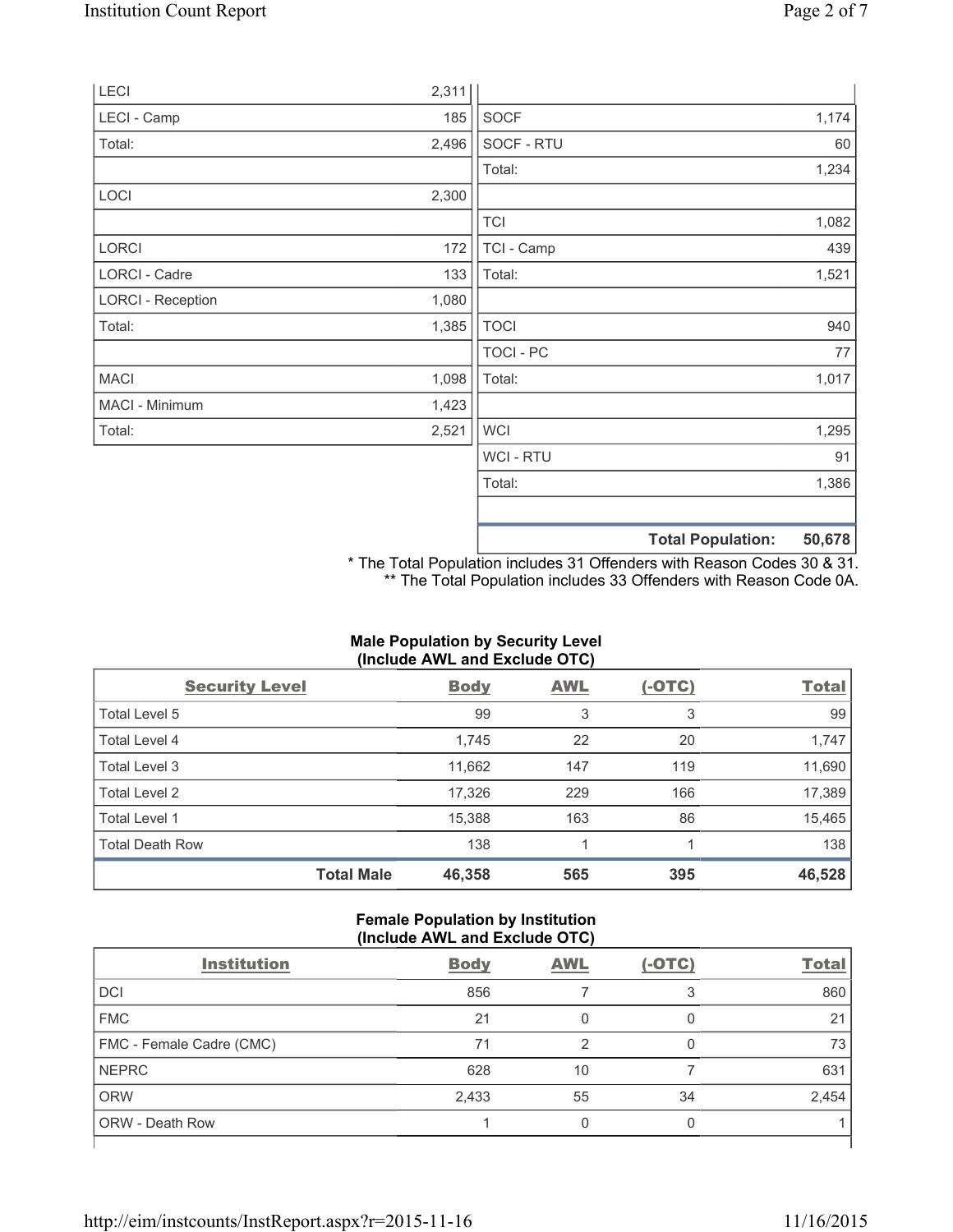| ORW - PC        |                          | 13     | 0   |     | 13     |
|-----------------|--------------------------|--------|-----|-----|--------|
| ORW - Reception |                          | 189    |     |     | 189    |
| ORW - RTU       |                          | 42     |     |     | 42     |
|                 | <b>Total Female</b>      | 4,254  | 74  | 44  | 4,284  |
|                 |                          |        |     |     |        |
|                 | <b>Total Population:</b> | 50,612 | 639 | 439 | 50,812 |

# **Male Population by Institution: Security Level 5 (Include AWL and Exclude OTC)**

| <b>Institution</b>   | <b>Body</b> | <b>AWL</b> | $(-OTC)$ | <b>Total</b> |
|----------------------|-------------|------------|----------|--------------|
| LORCI - Reception    |             |            |          |              |
| <b>MANCI</b>         |             |            |          |              |
| <b>OSP</b>           | 97          |            |          | 97           |
| <b>Total Level 5</b> | 99          |            |          | 99           |

# **Male Population by Institution: Security Level 4 (Include AWL and Exclude OTC)**

| <b>Institution</b>       |                      | <b>Body</b>    | <b>AWL</b>                | $(-OTC)$            | <b>Total</b>              |
|--------------------------|----------------------|----------------|---------------------------|---------------------|---------------------------|
| CRC                      |                      | $16$           | $\mathbf 0$               | $\mathbf 0$         | $16$                      |
| CRC - Cadre              |                      | 1              | $\mathbf 0$               | $\mathsf 0$         | 1                         |
| CRC - Reception          |                      | $\mathsf 3$    | $\mathsf 0$               | $\mathsf{O}\xspace$ | $\ensuremath{\mathsf{3}}$ |
| <b>FMC</b>               |                      | 1              | $\mathbf 0$               | $\mathsf 0$         | 1                         |
| LECI                     |                      | 5              | $\mathsf 0$               | $\mathsf{O}\xspace$ | $\sqrt{5}$                |
| LOCI                     |                      | 3              | $\mathbf 0$               | 0                   | $\ensuremath{\mathsf{3}}$ |
| LORCI                    |                      | $\overline{2}$ | $\ensuremath{\mathsf{3}}$ | $\mathfrak{S}$      | $\sqrt{2}$                |
| <b>LORCI - Reception</b> |                      | $\mathfrak{S}$ | $\mathsf{O}\xspace$       | $\mathsf 0$         | $\mathsf 3$               |
| <b>MANCI</b>             |                      | 5              | $\mathsf 0$               | $\mathsf{O}\xspace$ | $\sqrt{5}$                |
| <b>NCI</b>               |                      | 1              | $\mathbf 0$               | 0                   | 1                         |
| <b>OSP</b>               |                      | 317            | $\mathbf 1$               | 1                   | 317                       |
| <b>RCI</b>               |                      | 14             | 1                         | 1                   | 14                        |
| SOCF                     |                      | 1,099          | 15                        | 13                  | 1,101                     |
| SOCF - RTU               |                      | 59             | $\mathbf 0$               | $\mathsf{O}\xspace$ | 59                        |
| <b>TCI</b>               |                      | $\,6\,$        | $\mathbf 0$               | $\mathsf{O}\xspace$ | $\,6\,$                   |
| <b>TOCI</b>              |                      | 179            | $\overline{2}$            | $\overline{2}$      | 179                       |
| <b>TOCI - PC</b>         |                      | 22             | $\mathsf 0$               | $\mathsf 0$         | 22                        |
| <b>WCI</b>               |                      | 8              | $\mathsf 0$               | 0                   | 8                         |
| WCI - RTU                |                      | 1              | 0                         | 0                   | 1                         |
|                          | <b>Total Level 4</b> | 1,745          | 22                        | 20                  | 1,747                     |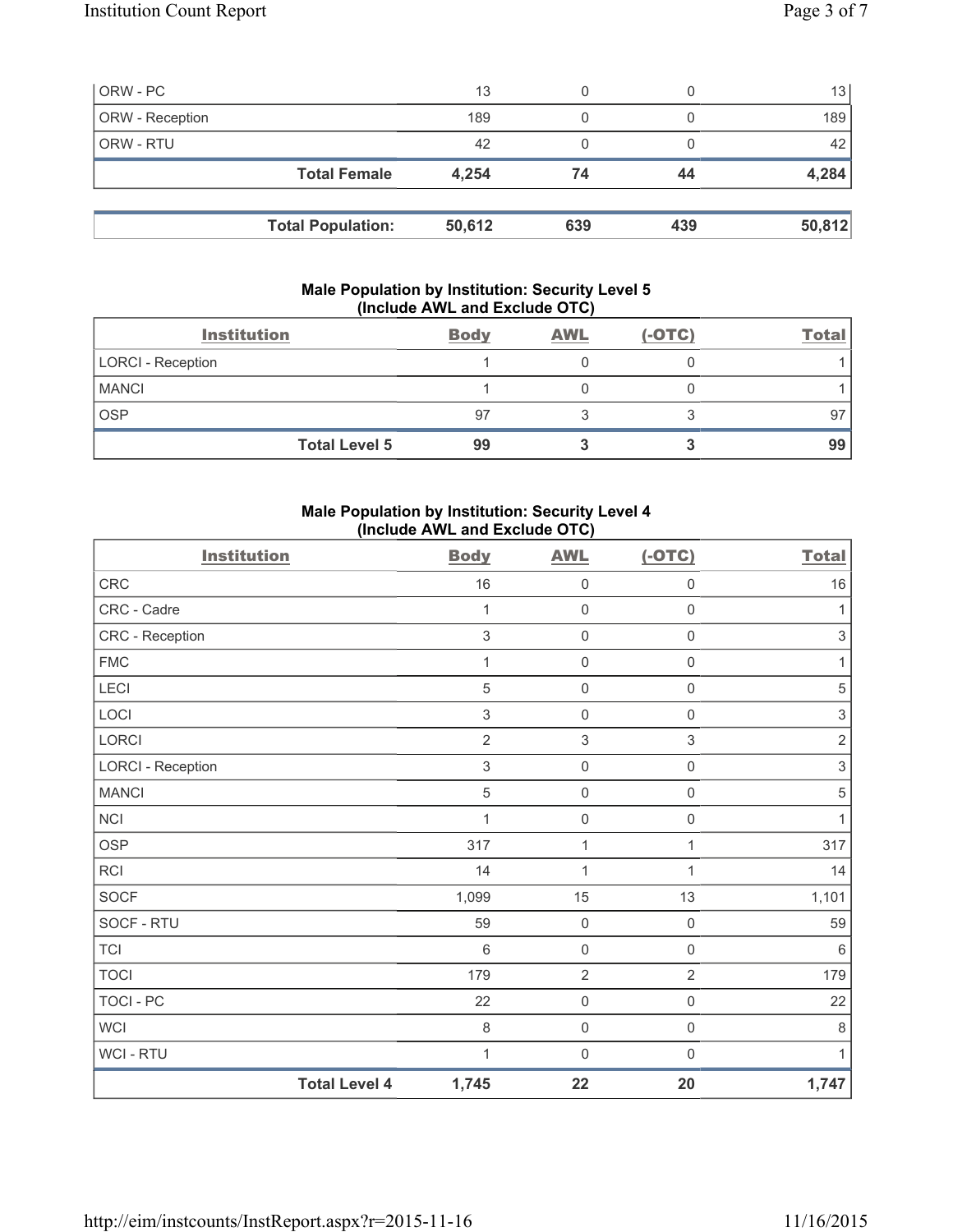| <b>Institution</b>                | <b>Body</b>    | <b>AWL</b>          | $(-OTC)$            | <b>Total</b>              |
|-----------------------------------|----------------|---------------------|---------------------|---------------------------|
| ACI                               | 15             | $\boldsymbol{0}$    | $\mathsf{O}\xspace$ | 15                        |
| ACI-PC                            | 1              | $\mathsf{O}\xspace$ | $\mathsf{O}\xspace$ | 1                         |
| <b>BECI</b>                       | 1              | $\mathsf{O}\xspace$ | $\mathsf{O}\xspace$ | 1                         |
| CCI                               | $\mathbf{1}$   | $\mathbf 1$         | $\mathbf{1}$        | $\mathbf{1}$              |
| CRC                               | 121            | 9                   | $\overline{7}$      | 123                       |
| CRC - Cadre                       | 214            | $\mathbf{1}$        | $\mathsf 0$         | 215                       |
| CRC - Reception                   | 788            | 11                  | $\,8\,$             | 791                       |
| CRC - RTU                         | 21             | $\mathsf{O}\xspace$ | $\mathsf{O}\xspace$ | 21                        |
| <b>FMC</b>                        | $\,6\,$        | $\mathsf{O}\xspace$ | $\mathsf 0$         | $\,6\,$                   |
| FMC - Intensive Care - Male (CMC) | $\,6$          | $\mathsf{O}\xspace$ | $\mathsf 0$         | $\,6\,$                   |
| <b>LAECI</b>                      | $\overline{5}$ | $\mathsf{O}\xspace$ | $\mathsf{O}\xspace$ | $\sqrt{5}$                |
| LECI                              | 2,227          | 21                  | 20                  | 2,228                     |
| LOCI                              | 1              | $\mathbf 0$         | $\mathbf 0$         | 1                         |
| LORCI                             | 74             | 34                  | 30                  | 78                        |
| LORCI - Cadre                     | 94             | $\boldsymbol{0}$    | $\mathsf 0$         | 94                        |
| <b>LORCI - Reception</b>          | 759            | $\mathbf 1$         | $\mathsf 0$         | 760                       |
| <b>MACI</b>                       | $\overline{4}$ | $\mathsf{O}\xspace$ | $\mathsf{O}\xspace$ | 4                         |
| <b>MANCI</b>                      | 2,148          | 18                  | 15                  | 2,151                     |
| MCI                               | $\,$ 3 $\,$    | $\mathsf{O}\xspace$ | $\mathsf 0$         | $\ensuremath{\mathsf{3}}$ |
| <b>NCCI</b>                       | $\sqrt{3}$     | $\mathsf{O}\xspace$ | $\mathsf 0$         | $\ensuremath{\mathsf{3}}$ |
| <b>NCI</b>                        | 11             | $\mathsf{O}\xspace$ | $\mathsf 0$         | 11                        |
| PCI                               | 36             | 3                   | $\mathsf{O}\xspace$ | 39                        |
| <b>RCI</b>                        | 1,898          | 23                  | 18                  | 1,903                     |
| <b>RICI</b>                       | $\,6\,$        | $\mathsf{O}\xspace$ | $\mathsf 0$         | $\,6\,$                   |
| SCI                               | 1              | $\mathsf{O}\xspace$ | $\mathsf{O}\xspace$ | 1                         |
| SOCF                              | 74             | $\sqrt{2}$          | $\sqrt{2}$          | 74                        |
| SOCF - RTU                        | 1              | $\mathsf{O}\xspace$ | $\mathsf{O}\xspace$ | 1                         |
| <b>TCI</b>                        | 1,025          | $\boldsymbol{9}$    | 8                   | 1,026                     |
| TCI - Camp                        | $\mathbf{1}$   | $\mathsf{O}\xspace$ | $\mathsf{O}\xspace$ | $\mathbf{1}$              |
| <b>TOCI</b>                       | 739            | $\mathbf 1$         | $\mathbf{1}$        | 739                       |
| <b>TOCI - PC</b>                  | 55             | $\mathsf{O}\xspace$ | $\mathsf 0$         | 55                        |
| <b>WCI</b>                        | 1,237          | 13                  | $\boldsymbol{9}$    | 1,241                     |
| WCI - RTU                         | 86             | $\mathsf{O}\xspace$ | $\mathsf 0$         | 86                        |
| <b>Total Level 3</b>              | 11,662         | 147                 | 119                 | 11,690                    |

### **Male Population by Institution: Security Level 3 (Include AWL and Exclude OTC)**

#### **Male Population by Institution: Security Level 2 (Include AWL and Exclude OTC)**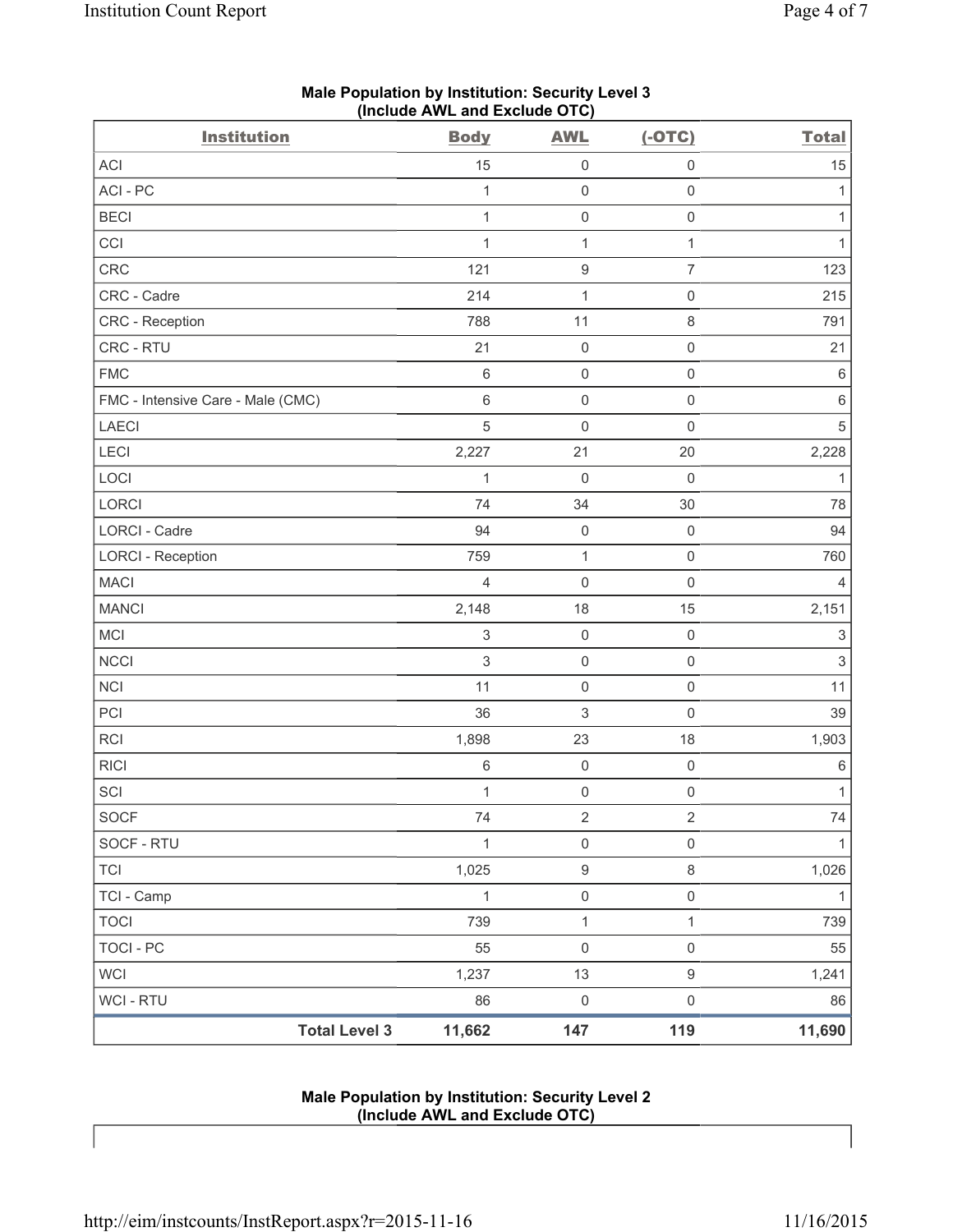| <b>Institution</b>                | <b>Body</b>    | <b>AWL</b>                | $(-OTC)$            | <b>Total</b>   |
|-----------------------------------|----------------|---------------------------|---------------------|----------------|
| ACI                               | 624            | $\,8\,$                   | $\overline{4}$      | 628            |
| ACI - PC                          | 73             | $\mathsf{O}\xspace$       | $\mathsf{O}\xspace$ | 73             |
| <b>ACI - RTU</b>                  | 62             | $\mathbf 0$               | $\mathbf 0$         | 62             |
| <b>BECI</b>                       | 1,505          | 17                        | 14                  | 1,508          |
| CCI                               | 1,738          | 15                        | 13                  | 1,740          |
| <b>CRC</b>                        | 96             | 5                         | $\overline{4}$      | 97             |
| CRC - Cadre                       | 44             | $\mathsf{O}\xspace$       | $\mathsf 0$         | 44             |
| CRC - Reception                   | 175            | $\ensuremath{\mathsf{3}}$ | $\mathfrak{S}$      | 175            |
| CRC - RTU                         | 21             | $\mathsf{O}\xspace$       | $\mathsf 0$         | 21             |
| <b>FMC</b>                        | $\overline{4}$ | $\mathsf{O}\xspace$       | $\mathsf{O}\xspace$ | $\overline{4}$ |
| FMC - Intensive Care - Male (CMC) | 20             | 1                         | $\mathsf{O}\xspace$ | 21             |
| GCI                               | 816            | 10                        | $\overline{7}$      | 819            |
| GCI - Camp                        | $\mathbf{1}$   | $\mathsf{O}\xspace$       | $\mathsf{O}\xspace$ | 1              |
| <b>GCI-RTU</b>                    | 1              | $\mathbf 0$               | $\mathsf 0$         | $\mathbf{1}$   |
| <b>LAECI</b>                      | 1,115          | 20                        | 18                  | 1,117          |
| LECI                              | 69             | $\mathsf{O}\xspace$       | $\mathbf 0$         | 69             |
| LOCI                              | 1,169          | $\boldsymbol{9}$          | $\,8\,$             | 1,170          |
| LORCI                             | 68             | 20                        | 19                  | 69             |
| LORCI - Cadre                     | 35             | $\mathsf{O}\xspace$       | $\mathsf{O}\xspace$ | 35             |
| <b>LORCI - Reception</b>          | 198            | $\mathsf{O}\xspace$       | $\mathsf{O}\xspace$ | 198            |
| <b>MACI</b>                       | 1,094          | 6                         | $\sqrt{5}$          | 1,095          |
| <b>MANCI</b>                      | 19             | $\mathsf{O}\xspace$       | $\mathsf 0$         | 19             |
| MCI                               | 1,700          | 24                        | 15                  | 1,709          |
| MCI - Camp                        | 1              | $\mathbf 0$               | $\mathsf{O}\xspace$ | $\mathbf{1}$   |
| <b>NCCI</b>                       | 1,575          | 15                        | $\,8\,$             | 1,582          |
| NCCI - Camp                       | 13             | $\mathsf 0$               | $\mathsf{O}\xspace$ | $13\,$         |
| <b>NCI</b>                        | 1,655          | 22                        | 20                  | 1,657          |
| PCI                               | 734            | 15                        | $\overline{4}$      | 745            |
| RCI                               | 188            | $\mathbf{1}$              | $\mathsf 0$         | 189            |
| <b>RICI</b>                       | 1,516          | 25                        | 14                  | 1,527          |
| SCI                               | 915            | 13                        | 10                  | 918            |
| <b>TCI</b>                        | $\,8\,$        | $\mathsf 0$               | $\mathsf 0$         | $\,8\,$        |
| <b>TOCI</b>                       | 22             | $\mathsf 0$               | $\mathsf{O}\xspace$ | 22             |
| <b>WCI</b>                        | 49             | $\mathsf 0$               | $\mathsf{O}\xspace$ | 49             |
| <b>WCI - RTU</b>                  | $\sqrt{3}$     | $\mathsf{O}\xspace$       | $\mathsf 0$         | $\mathsf 3$    |
| <b>Total Level 2</b>              | 17,326         | 229                       | 166                 | 17,389         |

# **Male Population by Institution: Security Level 1 (Include AWL and Exclude OTC)**

 $\lceil$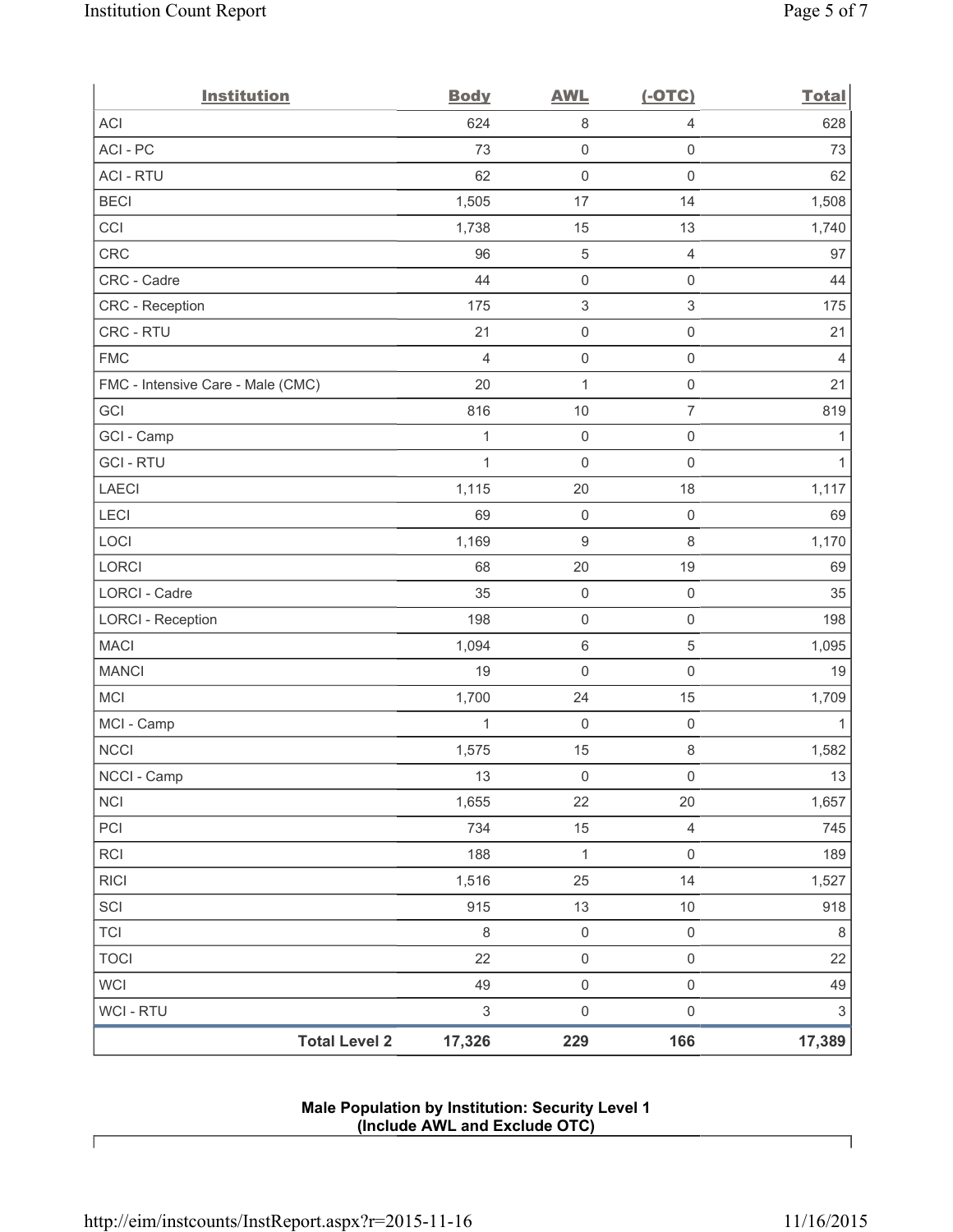| <b>Institution</b>                | <b>Body</b>      | <b>AWL</b>                | $(-OTC)$                  | <b>Total</b>     |
|-----------------------------------|------------------|---------------------------|---------------------------|------------------|
| <b>ACI</b>                        | 717              | 4                         | $\mathbf 0$               | 721              |
| ACI-PC                            | 1                | $\mathsf{O}\xspace$       | $\mathsf 0$               | 1                |
| <b>ACI - RTU</b>                  | 46               | $\mathsf{O}\xspace$       | $\mathsf{O}\xspace$       | 46               |
| <b>BECI</b>                       | 725              | $\boldsymbol{9}$          | $\mathbf 5$               | 729              |
| <b>BECI</b> - Camp                | 456              | $\mathsf{O}\xspace$       | $\mathsf{O}\xspace$       | 456              |
| CCI                               | 857              | $\overline{\mathcal{I}}$  | $\mathbf{1}$              | 863              |
| <b>CRC</b>                        | 63               | $\mathbf{1}$              | $\mathbf{1}$              | 63               |
| CRC - Cadre                       | 10               | $\mathbf 0$               | $\mathsf{O}\xspace$       | 10               |
| CRC - Reception                   | 73               | $\mathbf{1}$              | $\mathbf{1}$              | 73               |
| CRC - RTU                         | $\,6$            | $\mathbf 0$               | $\mathsf 0$               | $\,6\,$          |
| <b>FMC</b>                        | 477              | $\ensuremath{\mathsf{3}}$ | $\mathbf{1}$              | 479              |
| FMC - Intensive Care - Male (CMC) | 14               | $\mathsf{O}\xspace$       | $\mathsf{O}\xspace$       | 14               |
| GCI                               | 403              | 16                        | $\,8\,$                   | 411              |
| GCI - Camp                        | 772              | $\mathbf{1}$              | $\mathsf{O}\xspace$       | 773              |
| <b>GCI-RTU</b>                    | $\mathbf{1}$     | $\mathsf{O}\xspace$       | $\mathsf 0$               | $\mathbf{1}$     |
| <b>LAECI</b>                      | 654              | $\boldsymbol{9}$          | 8                         | 655              |
| LECI                              | 10               | $\mathbf{1}$              | $\mathsf 0$               | 11               |
| LECI - Camp                       | 185              | $\mathsf{O}\xspace$       | $\mathsf{O}\xspace$       | 185              |
| LOCI                              | 1,127            | $\overline{7}$            | $\ensuremath{\mathsf{3}}$ | 1,131            |
| LORCI                             | 28               | $\,6\,$                   | $\,6\,$                   | 28               |
| <b>LORCI - Cadre</b>              | $\overline{4}$   | $\mathsf{O}\xspace$       | $\mathsf{O}\xspace$       | $\overline{4}$   |
| <b>LORCI - Reception</b>          | 119              | $\mathsf{O}\xspace$       | $\mathsf 0$               | 119              |
| MACI - Minimum                    | 1,423            | 11                        | $\mathsf g$               | 1,425            |
| <b>MANCI</b>                      | 12               | 11                        | $\,$ 5 $\,$               | 18               |
| MANCI - Camp                      | 406              | $\mathsf{O}\xspace$       | $\mathsf{O}\xspace$       | 406              |
| MCI                               | 471              | 11                        | $\mathsf 3$               | 479              |
| MCI - Camp                        | 346              | 0                         | $\mathsf{O}\xspace$       | 346              |
| <b>NCCI</b>                       | 738              | 11                        | $\,6\,$                   | 743              |
| NCCI - Camp                       | 365              | $\mathsf 0$               | $\mathsf{O}\xspace$       | 365              |
| <b>NCI</b>                        | 833              | $\,6\,$                   | $\mathfrak{S}$            | 836              |
| <b>OSP</b>                        | $\boldsymbol{9}$ | $\mathsf{O}\xspace$       | $\mathsf{O}\xspace$       | $\boldsymbol{9}$ |
| PCI                               | 1,321            | 24                        | $\mathsf g$               | 1,336            |
| <b>RICI</b>                       | 1,091            | $\,8\,$                   | $\,6\,$                   | 1,093            |
| SCI                               | 1,144            | 11                        | $\,8\,$                   | 1,147            |
| <b>TCI</b>                        | 43               | $\overline{4}$            | $\overline{2}$            | 45               |
| TCI - Camp                        | 438              | $\mathbf{1}$              | $\mathbf{1}$              | 438              |
| <b>Total Level 1</b>              | 15,388           | 163                       | 86                        | 15,465           |

**High Offender ID's**